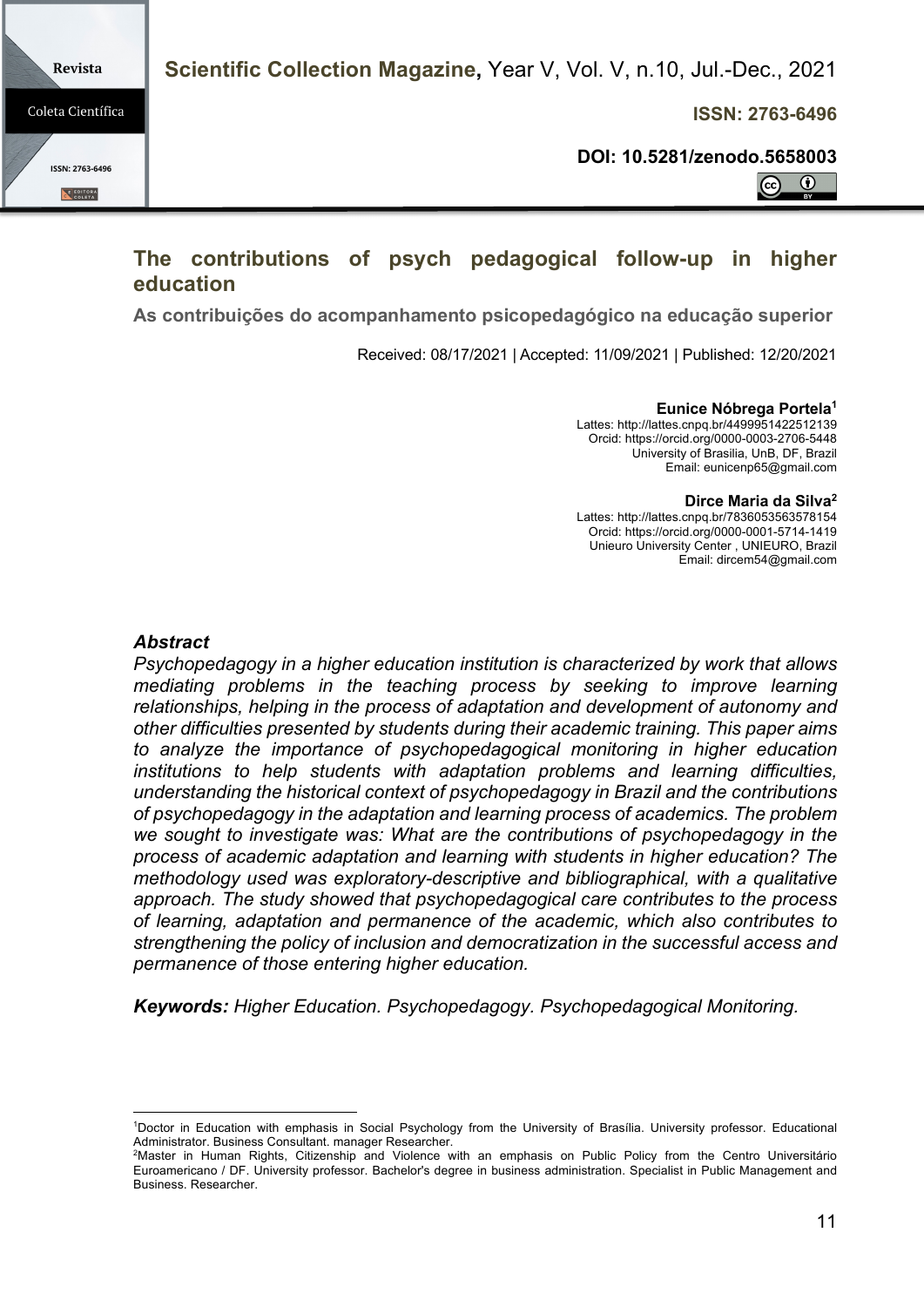Revista **Scientific Collection Magazine,** Year V, Vol. V, n.10, Jul.-Dec., 2021 Coleta Científica **ISSN: 2763-6496 DOI: 10.5281/zenodo.5658003** ISSN: 2763-6496  $\odot$  $\odot$ E EDITORA

#### *Resumo*

*A psicopedagogia em instituição de ensino superior caracteriza-se por trabalho que permite mediar problemas no processo de ensino ao buscar melhorar as relações de aprendizagem, auxiliando no processo de adaptação e desenvolvimento da autonomia e outras dificuldades apresentadas pelos discentes no decorrer de sua formação acadêmica. O presente trabalho tem como objetivo analisar a importância do acompanhamento psicopedagógico em instituições de ensino superior no auxílio a problemas de adaptação e dificuldades de aprendizagem dos acadêmicos, compreendendo o contexto histórico da psicopedagogia no Brasil e as contribuições da psicopedagogia no processo de adaptação e da aprendizagem dos acadêmicos. O problema que buscou-se investigar foi: Quais as contribuições da psicopedagogia no processo de adaptação acadêmica e da aprendizagem com discentes na educação superior? A metodologia utilizada foi exploratório-descritiva e bibliográfica, de abordagem qualitativa. O estudo evidenciou que o atendimento psicopedagógico contribui no processo de aprendizagem, adaptação e permanência do acadêmico, o que contribui também para fortalecer a política de inclusão e democratização no acesso e permanência, com sucesso, dos ingressantes na educação superior.* 

*Palavras-Chave: Ensino Superior. Psicopedagogia. Acompanhamento Psicopedagógico.* 

## **I. INTRODUCTION**

Psychopedagogy is the field that studies the relationship between learning and the human mind in its different processes. It deals with cognitive, emotional and psychosocial aspects that may be correlated with problems presented by students at different stages of learning to learn.

Its foundations come from Educational Psychology and in its field of activity, Psychopedagogy seeks to understand the human learning process, to identify solutions to problems that occur in this process, in order to assist the subject in overcoming it.

Psychopedagog y began in 1946 in Europe, with J. Boutonier and George Mauco , who created the first Psychopedagogical Centers, composed, at the time, of doctors and pedagogues. The Centers connected knowledge in the area of Psychology, Psychoanalysis and Pedagogy, seeking to readapt children with socially inappropriate behaviors and learning difficulties, regardless of whether they had any intellectual or motor, physical or sensory disabilities (BOSSA, 2000).

Psychopedagogy emerges with a subsidized action of Medicine and Psychology, which, according to Bossa (2000), over the years, gained autonomy and became an independent field of study called the learning process, diagnostic resources, correctors and own preventives.

Psychopedagogy arrived in Brazil in the 1970s, inspired by the Argentine model, as an alternative to solving learning difficulties, which were worrying and diagnosed as minimal brain dysfunction (MCD), a neurobehavioral disorder characterized by a learning disorder in children and teenagers.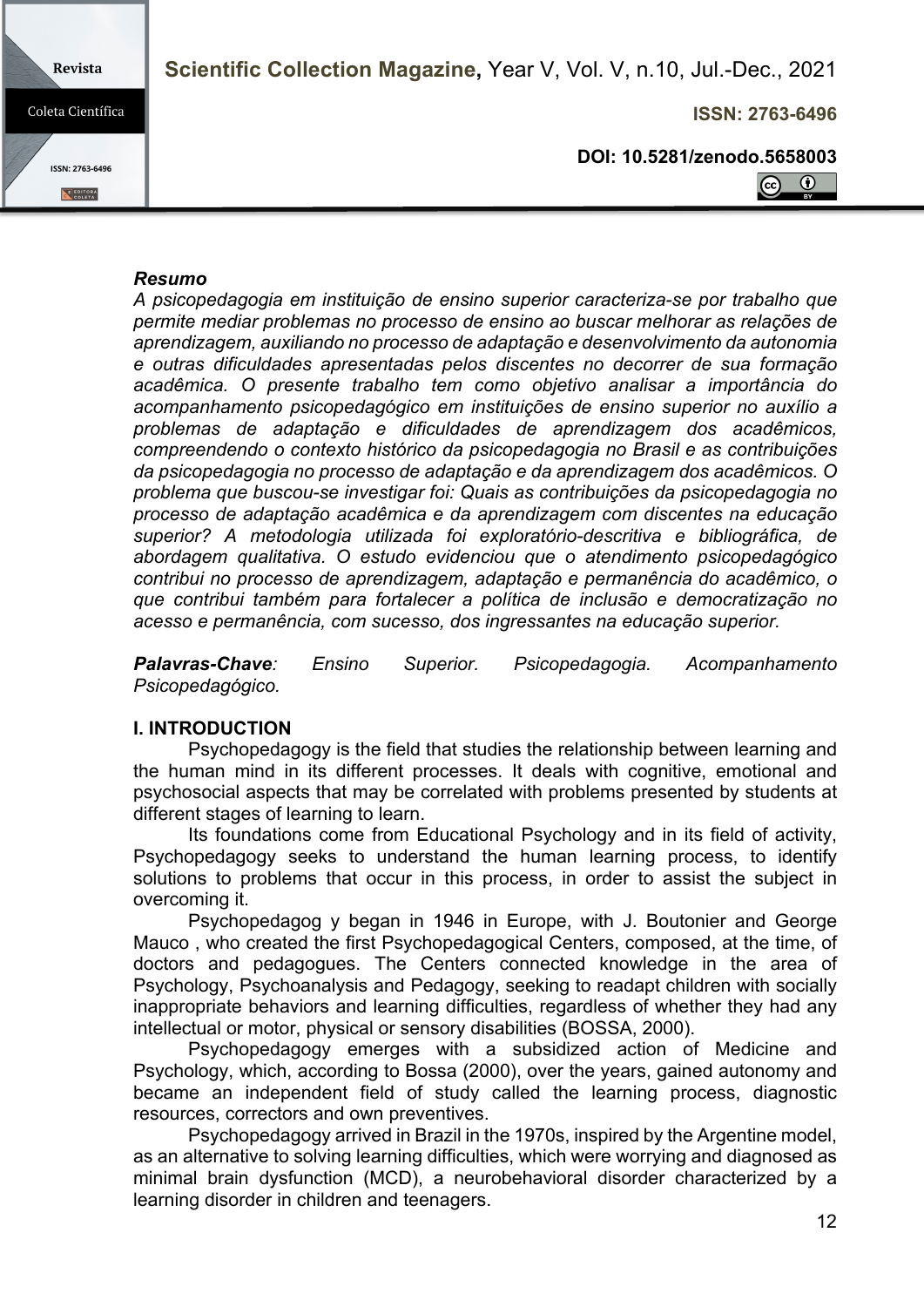**ISSN: 2763-6496**

**DOI: 10.5281/zenodo.5658003**



Currently, it has been a difficulty that requires psychopedagogical intervention in situations where it is perceived difficulty in assimilating knowledge, not adapting to new learning contexts, or even, in which behavior and academic performance change is required.

In this sense, this article aims to analyze the importance of psychopedagogical monitoring in higher education institutions, as an aid for solving adaptation problems and learning difficulties of academics, starting from the historical path of development of the understanding of psychopedagogy in Brazil and the contributions of the area in the adaptation and learning process.

The problem that we sought to investigate was: What are the contributions of psychopedagogy in the process of academic adaptation and learning with students in higher education?

The importance of the study is mainly because, considering the significant growth in the number of students entering higher education institutions in the country, aged between 17 and 20, especially private ones, it is natural that a large part of these students enter the university. without the necessary maturity in the context of higher education, which requires greater autonomy on the part of the student, which can generate difficulties of order and various reasons, due to cognitive, emotional or affective problems, creating situations of inadaptation at this level of schooling, a subject not yet studied at this level of teaching and learning.

## **II. METHODOLOGY**

Revista

Coleta Científica

ISSN: 2763-6496

**EDITORA** 

According to Richardson et al (1999) the method is the way or way to reach a certain end.

In the conception of Demo (1987), the methodology is a way for science to approach the theoretical and practical reality and also a way to communicate about the logical procedures aimed at themes of reality.

Starting from this initial concept, the method chosen for the development of this study was the deductive one, which will help us to validate the assumptions to be confirmed (GIL, 1999; CERVO; BERVIAN, 2002; TRIVIÑOS, 1987).

Considering the objective to be achieved, this study was characterized as exploratory and descriptive. According to Gil (1999) exploratory research aims to investigate a problem for which we have little information.

The data collected are predominantly descriptive and were analyzed using a qualitative approach. According to Bogdan & Biklen (2003), qualitative research involves obtaining descriptive data, obtained from the researcher's direct contact with the studied situation and the researched sources.

This research is justified by the fact that the practice and contributions of psychopedagogy in higher education are still little known. According to Almeida e Silva (2005), for a long time it was thought that the problem of school failure was an exclusive issue of Basic Education, a school level always contemplated by Psychopedagogy. However, the literature points to a need to expand such research to the area of higher education, due to learning difficulties in this context of the schooling process, a context in which the presence of learning and adaptation difficulties are also reported.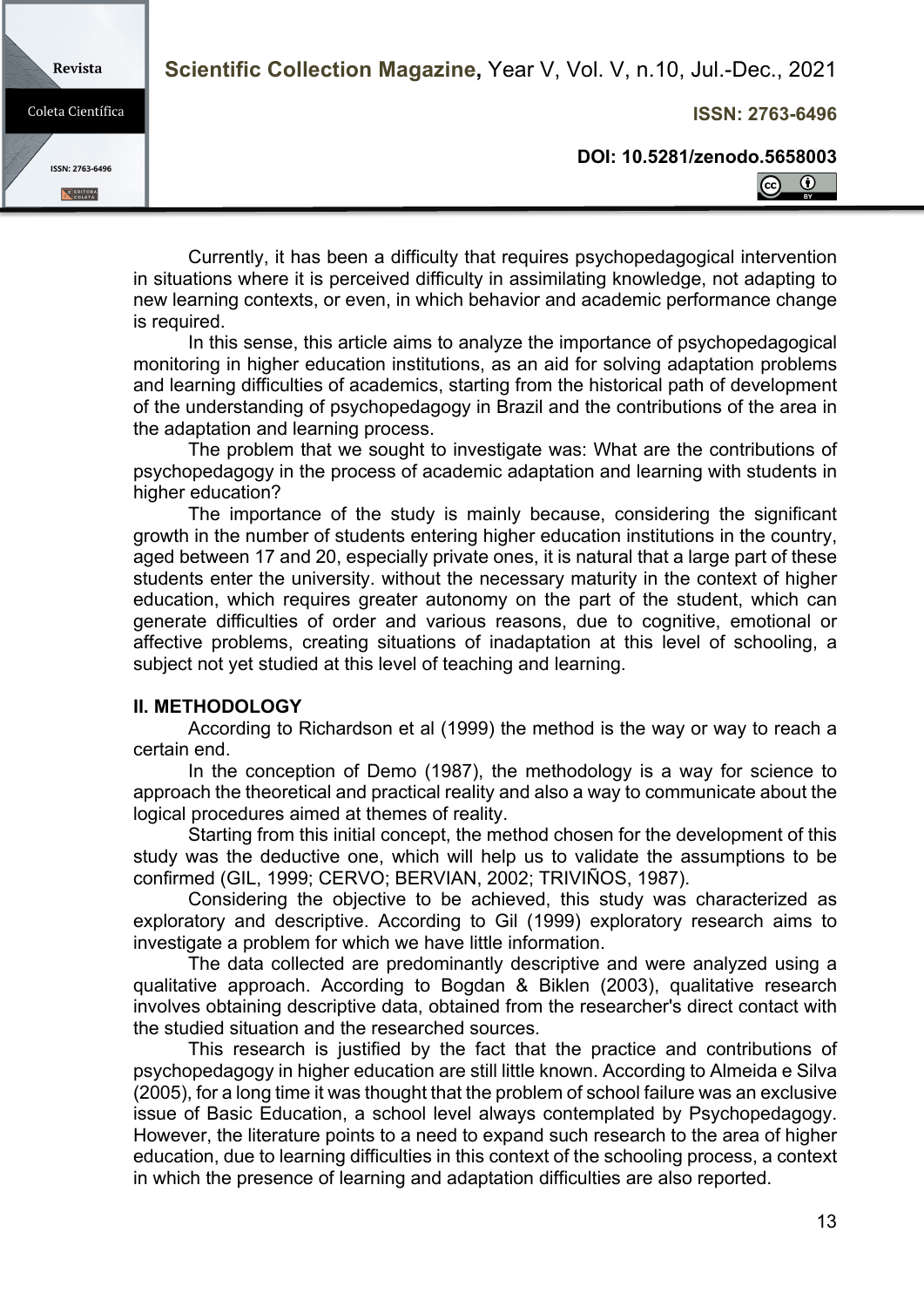**ISSN: 2763-6496**

**DOI: 10.5281/zenodo.5658003**



This scientific article presents the following order: I. Introduction; II. Methodology; III. The Historical Context of Psychopedagogy in Brazil; IV. Contributions of Psychopedagogy in the Adaptation and Learning Process of Academics; V. Final Considerations and VI. References.

## **III. THE HISTORICAL CONTEXT OF PSYCHOPEDAGOGY IN BRAZIL**

Revista

Coleta Científica

ISSN: 2763-6496

**EDITORA** 

In the beginning, the work of the Psychopedagogue was basically related to interventions in the field of Early Childhood Education. The context of Higher Education is guided by the andragogical perspective , which requires autonomy and continuous learning throughout life. The word Andragogy, is of Greek origin - *andrós* , man and *gogos* , to guide or lead, and it refers to the education of adults, in opposition to Pedagogy, science of the education of children.

Alluding to studies by Cavalcante and Gayo (2005) on adult education, it is understood that most university students are entering adulthood and need challenges. However, more than passively listening or watching, they need to learn to manage their learning and professional development. They require methodologies that enhance learning and value their prior knowledge, because they are central subjects of their teaching - learning process.

In this way, difficulties identified in the construction of knowledge by higher education students, nowadays, need to raise more reflections about the students' learning problems and research concerning the need and importance of psychopedagogical advice in institutional and individualized clinical follow-up. , by teachers and professionals of Higher Education, as the educational phenomenon is complex and multidimensional. In it, both the human, technical and cognitive dimension, as well as the emotional, socio-political, cultural dimension are present. Therefore, the need for Psychopedagogy, which can act in an interdisciplinary way, seeking to intervene on problems that must be treated or prevented.

Higher Education in Brazil is linked to the definition of objectives concerning the level, expressed in the Law of Directives and Bases of National Education (Law nº 9.394/1996), which presents in Chapter IV a set of purposes that govern Higher Education in the country, that must be ensured by quality assessment by the Ministry of Education, which, in agreement with Organs responsible bodies, created instruments and guiding parameters as a way of ensuring minimum quality standards for Brazilian Higher Education (CASTRO, 2011).

In 2004, the National Higher Education Assessment System – SINAES – was instituted with Law No. 10,861, bringing standardization parameters to promote improvements. According to Castro (2011), the orientation of the expansion of the offer is conditioned to the increase of institutional effectiveness and academic effectiveness, in addition to the expansion of social commitments and responsibilities. SINAES gathers information from the National Student Performance Examination - (ENADE), from Institutional Assessments and Undergraduate Courses, which are used for institutional guidance of Higher Education establishments and to support public policies. The data are useful to society and students, as they serve as a reference regarding the conditions of courses and institutions (SINAES, 2004).

It was established in Article 3 of the National Assessment System, which,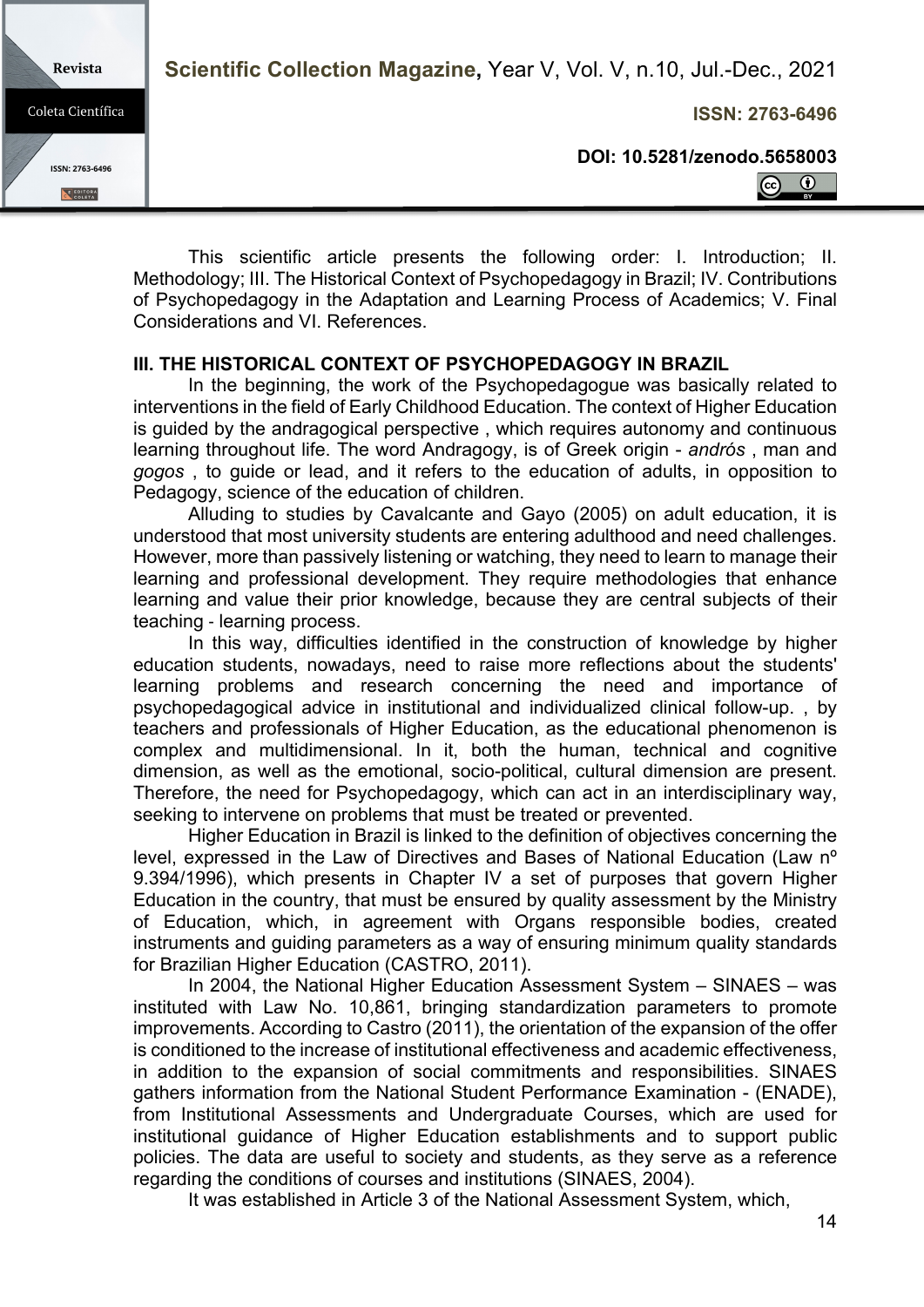**ISSN: 2763-6496**

**DOI: 10.5281/zenodo.5658003**



the form of evaluation of Higher Education Institutions will aim to identify the profile and meaning of the performance of such institutions, through their activities, courses, programs, projects and sectors, considering the different institutional dimensions, among them, necessarily, student service policies (SINAES, 2004, Art. 3)

In addition to the competence to execute regulations, adjusting to the determinations, the Higher Education institution must be able to go beyond the simple transmission of accumulated knowledge, as it needs to be able to critically and critically direct the undergraduates towards full and citizen training. .

According to Bissoto (2015), institutions must work beyond technical and professional disciplines, by encouraging autonomous and social training, in a productive and ethical way.

In this sense, Castro (2011) tells us that Higher Education includes education aimed at professional training whose students are adults capable of making decisions, making choices and directing their actions to pursue their goals. Linked to this are the discussions that must accompany the Curriculum Parameters for Higher Education, which signal the conception of an education that must seek excellence and from which the necessary skills and abilities are required on the part of Higher Education graduates from different areas. of knowledge.

However, in our country, when entering higher education, young people bring typical difficulties of students who go through the school years learning to answer only what the school asks and when they are challenged and asked to use mechanisms of reflection and not memorization and reproduction. , these students experience great difficulty, which is combined with the fact that the incoming academic is not granted a period of preparation for university life. In private institutions, it can be said that the first semester is the period that determines the adaptation, permanence, continuity, or withdrawal of the student entering the institution and chosen course.

Although we know that the accumulated encyclopedic knowledge is of indispensable importance and is linked to the issue of the development of individual cognitive abilities, it is necessary that in the process of understanding, acquisition and construction of knowledge during the school period, at any level, there is a correlation with the ability to feel, think, understand and reconstruct knowledge, with objectives aimed at the production of knowledge committed to improving the quality of life. Thus, teaching-learning must be supported both by policies and self-regulation capacities, as well as by motivational development.

According to Berbel ,

Education and self-development should be stimulated, making the student develop the ability to analyze different situations, emphasizing the ability to understand them, as well as emphasizing problem solving and the achievement of learning objectives, in line with the psychosocial profile of the community in which it is inserted (BERBEL, 2011, p. 4).

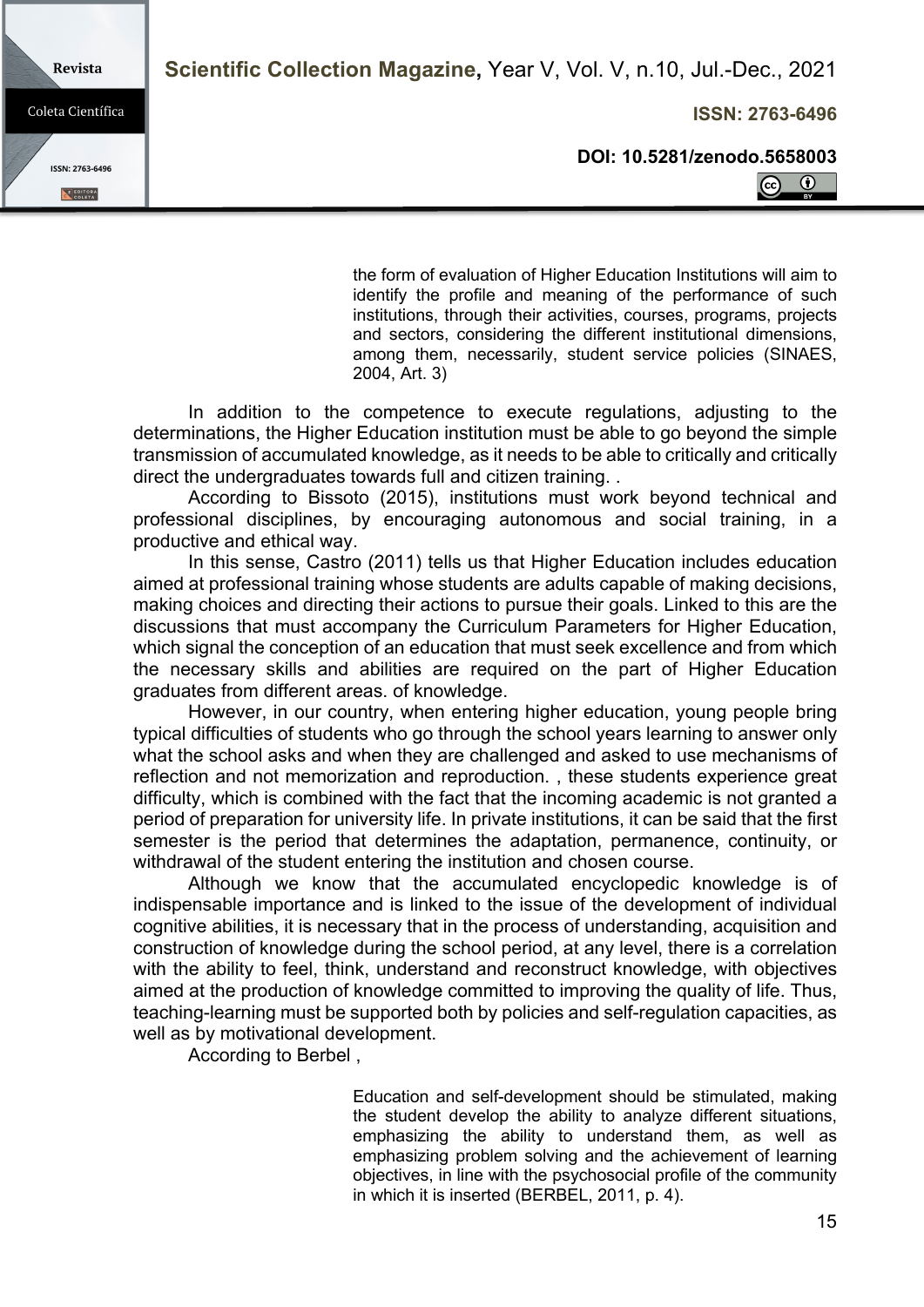Revista

Coleta Científica

ISSN: 2763-6496

**EDITORA** 

**ISSN: 2763-6496**

**DOI: 10.5281/zenodo.5658003**



In this sense, it is essential that the student be able to see himself not only as a receptacle of pre-established contents and values, since such a mentality is no longer in line with the modern values required for higher education academic training.

However, learning and difficulties may not occur, or not manifest themselves in such an evident way, and for this reason, we bring in this work reflections on the need for Psychopedagogy to the academic environment, as well as the importance of specialized psychopedagogical work in monitoring students, in the to help promote learning.

As for the emergence of Psychopedagogy, the first psychopedagogical centers with pedagogical and medical direction in Europe date back to the 1940s, founded by J. Boutonier , a psychologist and psychoanalyst, and George Mauco , a psychoanalyst, both French. Psychopedagogy took place through the junction of Psychology, Medicine and Pedagogy and aimed at the rehabilitation of children with inappropriate behaviors at school or at home (ALMEIDA, 2010).

A few decades ago, according to Almeida (2010), learning disorders were seen as a result of only organic problems, a statement based on theoretical studies by Doris J. Johnson (1983) on learning disorders, who attributed such problems to neurological dysfunctions, only, causing socio-pedagogical occurrences to end up being covered up, with difficulties attributed solely to the student's inability.

Currently, the area deals with the understanding and treatment of learning problems, expanding the focus through the contribution of several other areas of knowledge such as Didactics, Linguistics, Psychoanalysis, Psychology, Philosophy, Sociology, Neurology, Anthropology, among others, projecting the The term Psychopedagogy goes beyond the mere word junction, denoting a more complex meaning than the simple agglomeration of words, for being multidisciplinary in the area of training, but having an independent view regarding the object of study, which is the human being and the construction of knowledge.

#### **IV. CONTRIBUTIONS OF PSYCHOPEDAGOGY IN THE ADAPTATION AND LEARNING PROCESS OF ACADEMICS**

In our country, taking as a guideline the ontological conception of learning problems, from 1970 onwards, training courses for specialists in Psychopedagogy began at the Medical-Pedagogical Clinic of Porto Alegre, with a duration of two years. At the beginning, learning difficulties were associated only with neurological dysfunction, called minimal brain dysfunction (MCD), a factor that helped to camouflage socio-pedagogical problems ( BOSSA , 2000).

Sampaio (2006) states that our country received American and European influences through the contribution of Argentine professionals such as Sara Paín , Jacob Feldmann, Ana Maria Muniz and Jorge Visca , for the development of the psychopedagogical area, the latter being one of the biggest contributors to the diffusion of psychopedagogy in Brazil.

Visca is the creator of Convergent Epistemology, a theoretical line that uses the integration of three lines of Psychology: the Geneva School with Piaget's Psychogenetics, the Psychoanalytic School of Freud, and the School of Social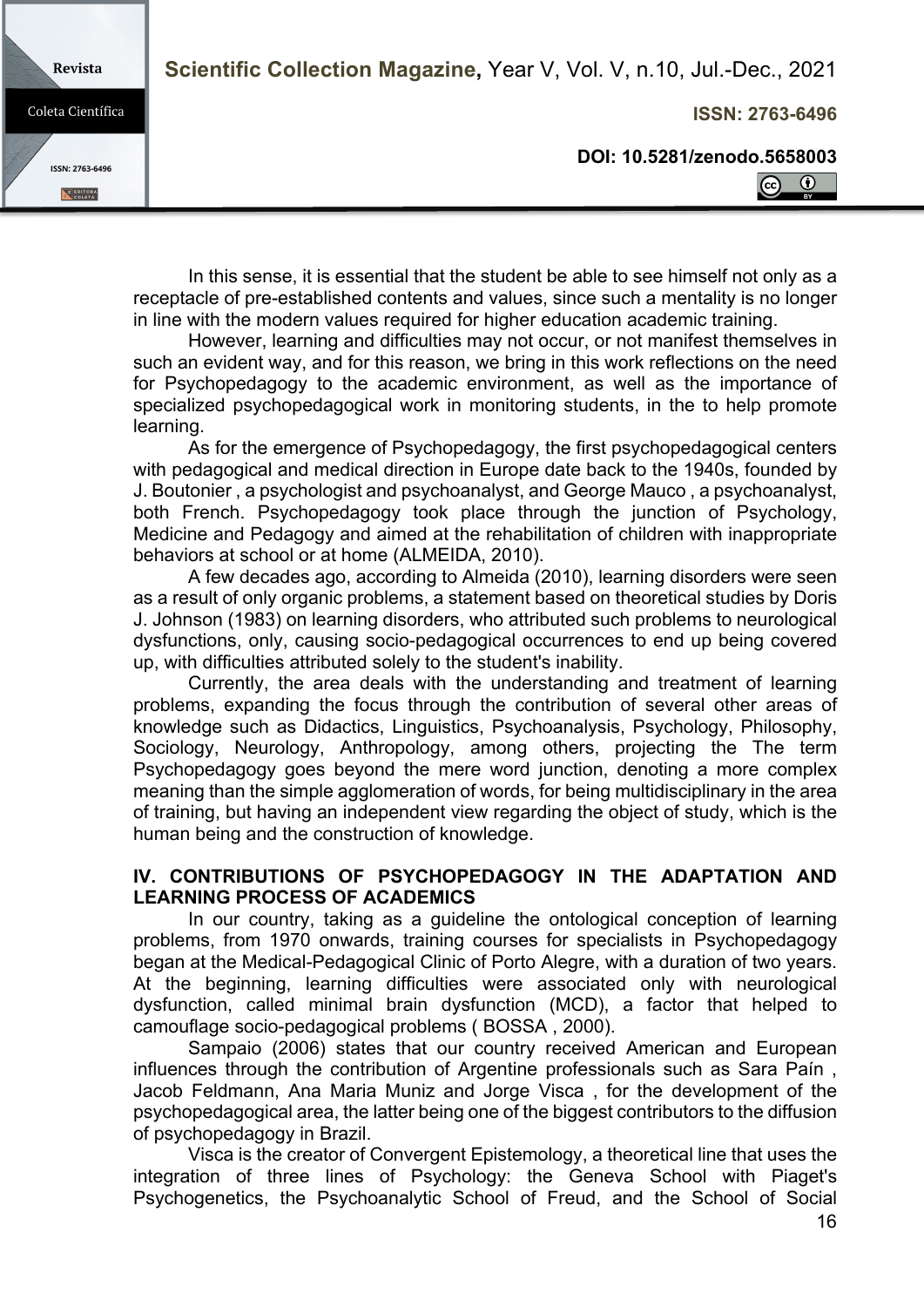Revista

Coleta Científica

ISSN: 2763-6496

**EDITORA** 

**ISSN: 2763-6496**

**DOI: 10.5281/zenodo.5658003**

 $\odot$  $\left( \widehat{cc}\right)$ 

Psychology of Enrique Pichon . Rivière , more socio- interactionist , with a learning perspective determined by the influences that one suffers from socio-cultural environments.

Psychopedagogy has two main areas of activity: clinical and institutional. The clinical psychopedagogue assists patients individually, whether they are children, adolescents or adults, to diagnose situations and processes that may be hindering learning, whether cognitive, emotional or pedagogical. Clinical work consists of developing strategies and actions with the aim of promoting behavioral changes and facilitating content assimilation processes.

The work of the clinical psychopedagogue can be preventive or interventional (assessment, diagnosis and intervention), and can use different methods to try to lead to learning. According to Barbosa (2001), the psychopedagogical clinical method can use different theoretical approaches, the most common being the "pedagogical diagnosis", aimed at teaching-learning-assessment. Other approaches would be the "learning potential approach", which identifies strengths and skills used to conduct mediation; the "conducting approach", which studies learning through behaviors measured by stimulus-response; in addition to the "psychometric or psychotechnical" approach, used to quantify intelligence factors as a predictor of future performance.

The professional will strive to identify the causes of learning problems using instruments specific to Psychopedagogy through diagnosis, made by instruments such as operative tests (Piaget's), projective tests (drawings), stories, pedagogical material or dialogue, which will identify the causes of the problems. The diagnosis may or may not confirm the psychopedagogue's suspicions, identifying learning difficulties, but may also identify other problems. Depending on what is identified, he may indicate a psychologist, a speech therapist, a neurologist, or another professional, depending on the case (BARBOSA, 2001).

The institutional Psychopedagogue should act as a mediator with the various groups and segments of the institution, identifying symptoms and difficulties, organizing prevention projects, mediating between groups, transforming complaints into reconstructive thinking, creating spaces for listening, making referrals, always with a focus in the teaching-learning process (QUINTANA, 2004).

The professional Psychopedagogue can also help in the elaboration of projects to support and guide teachers. According to Bossa (2000), in addition to carrying out an institutional diagnosis to identify whether the problem is in the institution, the Institutional Psychopedagogue must observe and assess whether the institution's objectives are in line with sectoral policies, with the Institutional Development Plan ( PDI) and the Pedagogical Political Project (PPP), in helping to conduct the teachinglearning process and guaranteeing the success of its students.

As for professional legislation, in Brazil, only those who hold a certificate of completion in a postgraduate specialization course in psychopedagogy issued by duly authorized or accredited institutions under the terms of the current law - Resolution 12/83 , of 10/06/1983 - that forms the specialists, in this case, the "specialists in psicopedagogia" or psicopedagogos.

For a long time it was thought that the problem of school failure was an exclusive issue of Basic Education, as Psychopedagogy had been studying. However, the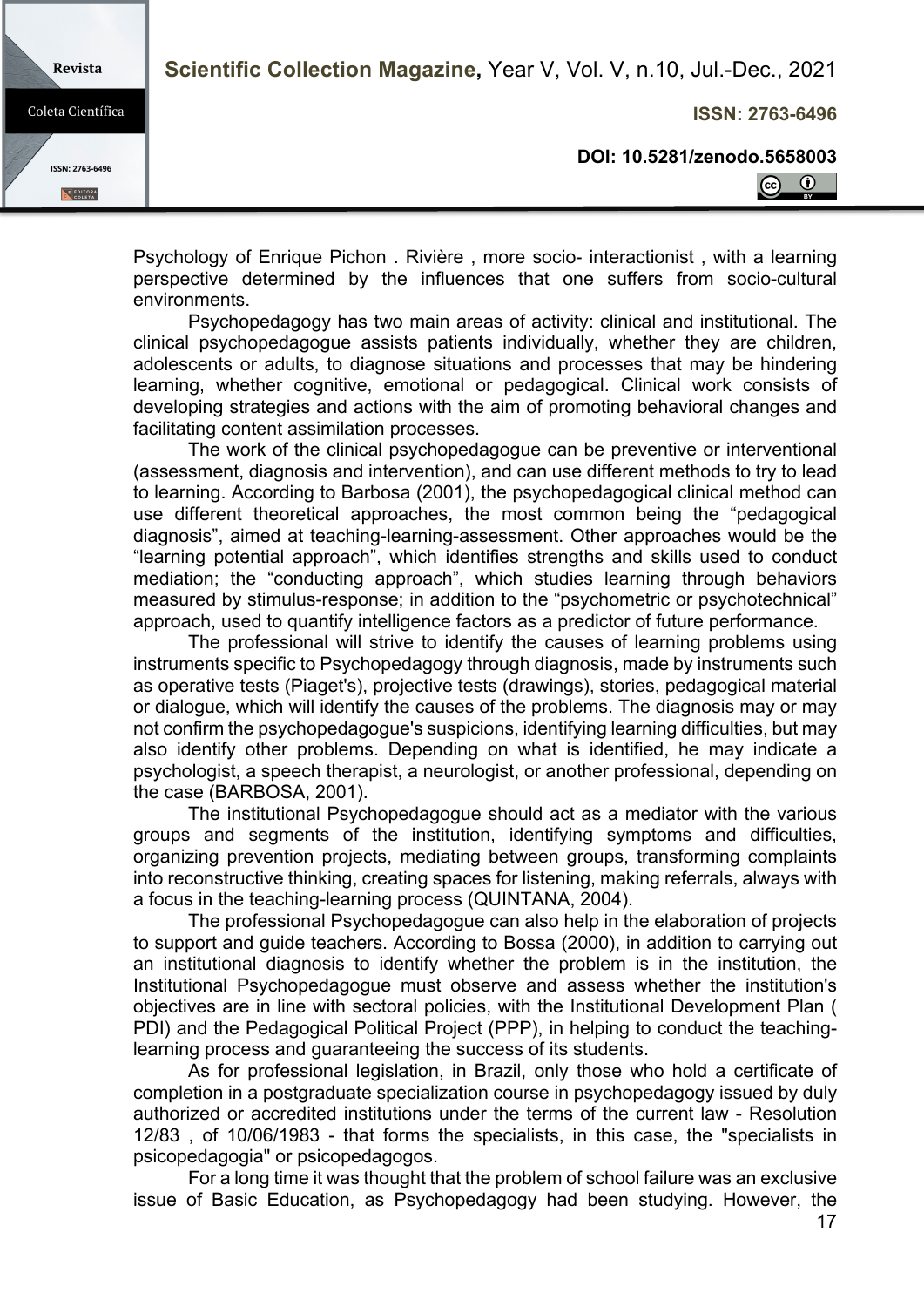**ISSN: 2763-6496**

**Revista** Coleta Científica ISSN: 2763-6496 **EDITORA** 

**DOI: 10.5281/zenodo.5658003**

 $\odot$  $\left( \mathrm{c}\right)$ 

literature points to a need to change points of view, when reporting the presence of learning difficulties at all educational levels.

According to Almeida and Silva (2005) ,

literature indicates the psychopedagogical action aimed primarily at the childhood stage, which is desirable considering a preventive approach. However, little progress has been made in the creation of alternative intervention proposals for adolescents and young adults, people who, somehow, managed to continue their academic career, despite the obstacles encountered along the way, but who at a given moment feel incapable of continue without help (ALMEIDA & SILVA, 2005, p. 46).

The search for an education of excellence in Higher Education presupposes, in addition to investments in infrastructure, library and laboratories, investments in teacher training and actions aimed at the development of the students' learning process, a field of action of the Psychopedagogue (CASTRO, 2011).

Unfortunately, many institutions are still unaware of the real functions of an Institutional Psychopedagogue. In order to clarify them, Quintana (2004) states that:

> An institutional psychopedagogue would have the following functions: working with teachers, groups, teams, directors, managing anxieties and conflicts related to the teaching-learning activity; identifying symptoms and difficulties; organizing prevention and development projects; clarifying tasks and roles; creating strategies for exercising autonomy; mediating between groups, subgroups; transforming grievances into transformative and reconstructive thinking; creating listening spaces; making significant structuring referrals, always having the teachinglearning process as the main goal (QUINTANA, 2004, p. 4).

Entering the academic world causes a radical change in a young person's life, as it requires adaptive responses to a set of challenging situations related to managing one's own life, according to Gottlieb , Still & Newby -Clark (2007), but it is also perceived as something that produces personal growth.

Ferrari and Candi (2005), in a study entitled "Psychopedagogical Investigation of Learning Difficulties in Higher Education", when researching adversities at this level of education, observed that the following factors can interfere positively or negatively in learning: (1) Motivation that the academic has to study, (2) Structure of the academic's personality, (3) Adaptability to the university world, (4) Action of relating theory and practice, (5) Teacher-student relationship, (6) Socio-economic conditions of the academic and a (7) Option for the course.

According to the authors, these elements should be part of the conceptual and pragmatic framework of the psychopedagogical activities of higher education institutions in order to maximize the construction of learning, increasing the chances of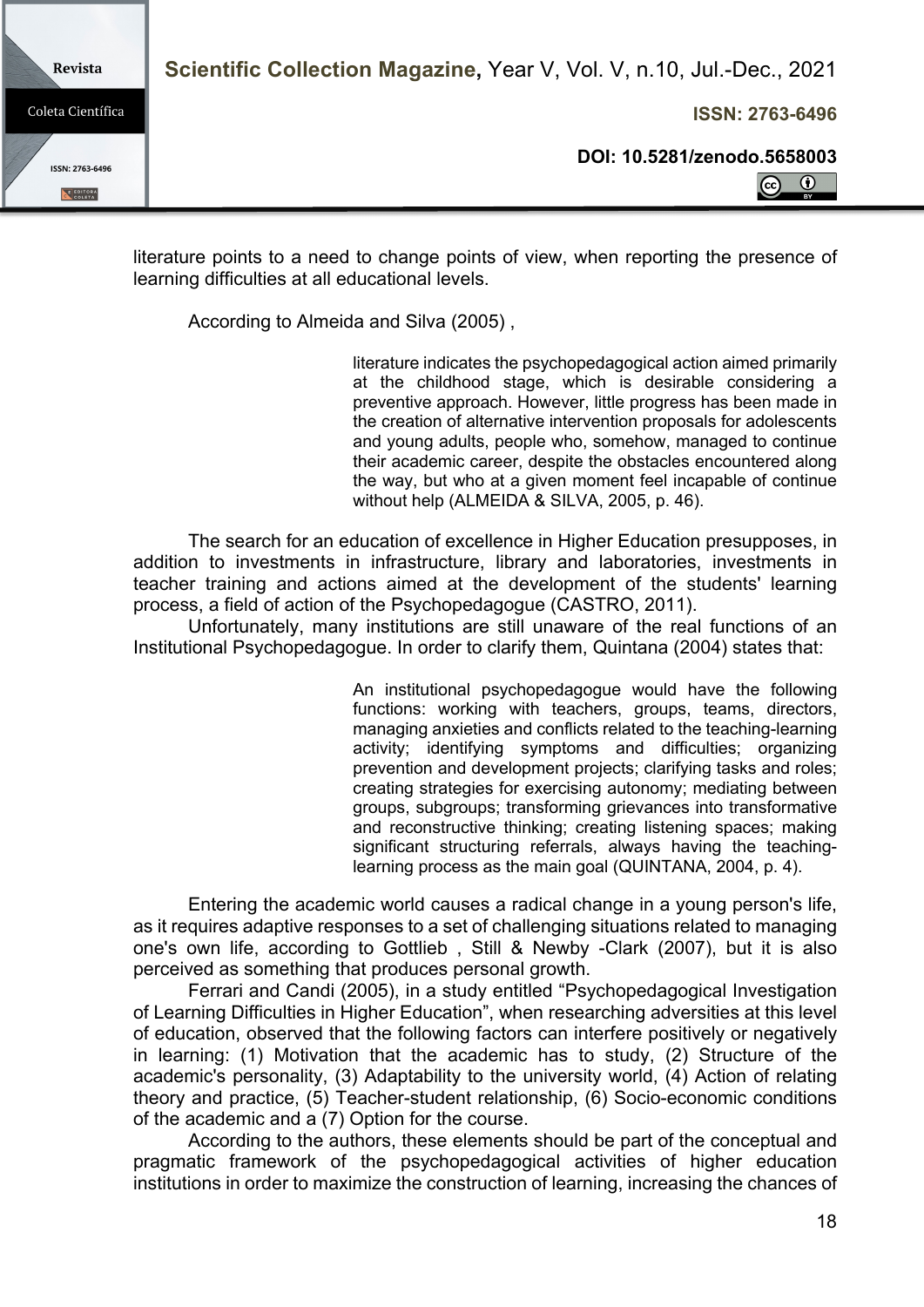**Revista** 

Coleta Científica

ISSN: 2763-6496

**EDITORA** 

**ISSN: 2763-6496**

**DOI: 10.5281/zenodo.5658003**

 $\odot$  $\odot$ 

academic success, which can avoid stress due to possible initial frustrations, feelings of disappointment and even abandonment of the course.

In their research in the area of School Psychology, Teixeira *et all* (2008) also analyzes some of these same factors in the study "Adaptation to University in Young Freshmen". His research highlights the item "motivation", it comes along with the joy of entering Higher Education, but it also brings a certain helplessness generated by the experience of losing previous references. Having to deal with a large volume of academic and administrative demands on your own is an experience that can cause feelings of being lost, generating demotivation.

Thus, the involvement in the institution with non-mandatory academic activities such as projects, research groups, scientific initiation and even academic weeks and student unions, can be integrative, because, in addition to demanding responsibility, they provide opportunities for contact with other academics and other professors, improving the ability to understand and tolerate any initial frustrations.

There are few studies that deal with reasons for choosing courses. Nogueira (2007), tells us that it is necessary to investigate in more detail the variations in individual behavior when choosing higher courses, but it is seen that the vast majority of students anticipate the selection of the entrance exam and select themselves, adapting its ambition to its objective possibilities.

The teacher-student relationship in higher education is of fundamental importance, however, it should be noted that it is subject to norms, pedagogical choices, objectives of students, teachers and the course, evaluation criteria and conventions that are not always established only by the teachers and students, but also by the management of the course, and, some of them, by the legislation in force in the country (RONCAGLIO, 2004).

This "didactic contract" reaffirms the conception of higher education institutions as social institutions, which are responsible for the formation of the subject not only through teaching, research and extension, but also through cultural transmission, a vision that meets the purpose of higher education expressed in the Law of Directives and Bases for Education, especially in its Art. 43.

The constructivist conception, according to Carrara (2004), tells us that teaching does not consist of transmitting finished knowledge, but offering help so that each student can build the basic learning established in the school curriculum. Thus, the centrality of learning is in the student, the active subject of learning, with the educator acting as a mediator.

It is a consensus that learning involves the production of changes in previous concepts and such learning serves to continue learning. For learning to take place, the student must be willing to learn, because the simple arbitrary and literal memorization will be considered mechanical. According to Maluf (2008), the content must be learned in a logical and psychologically significant way, a relevant factor for higher education, given the need to develop autonomy in students at this level of education.

In higher education, there is a preponderance of Active Teaching-Learning Methodologies, didactics focused on a process that involves more reflection and participation in training on the part of the university student, privileging the constructivism of the learning process. One of the most used Active Methodologies is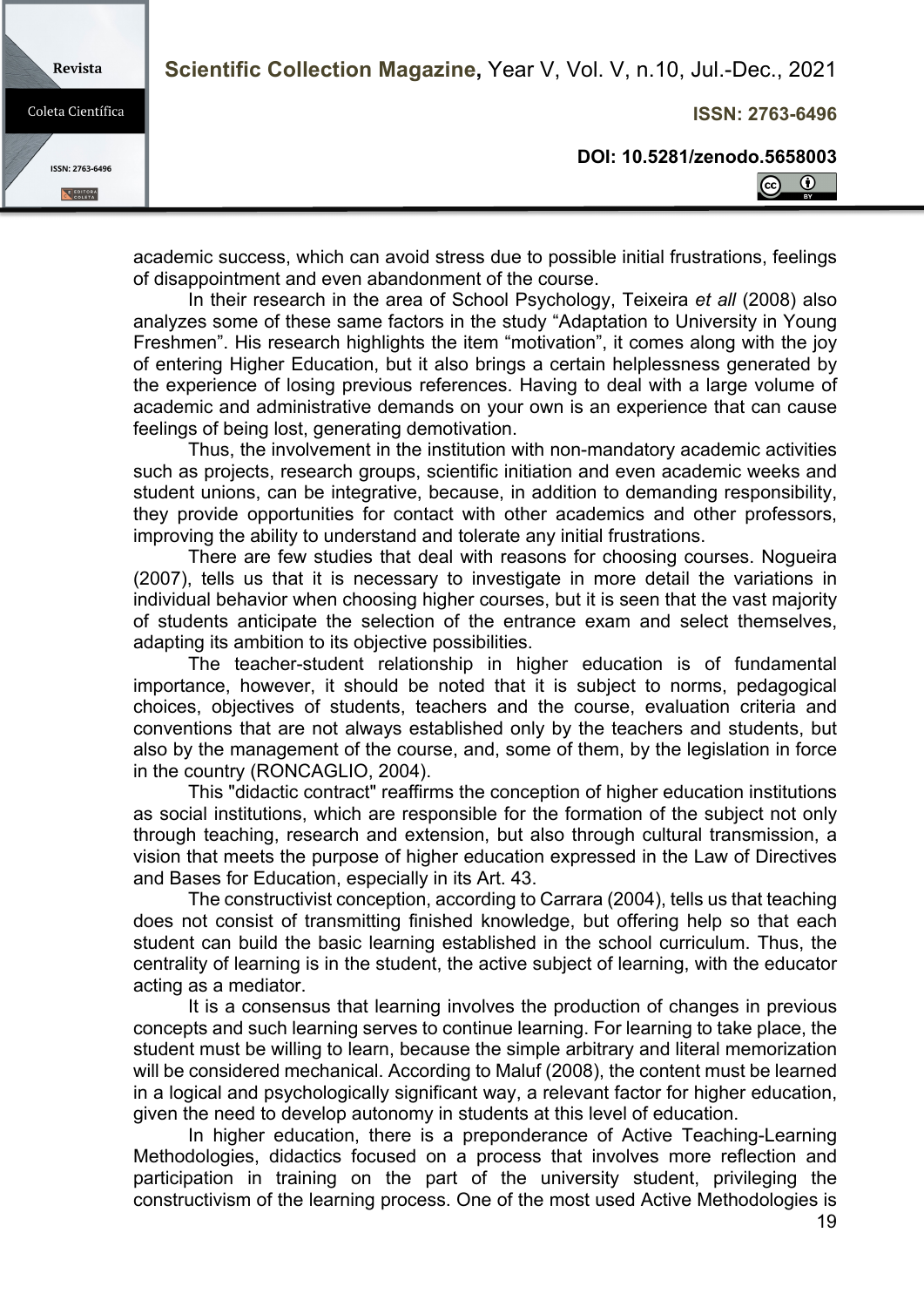**ISSN: 2763-6496**

**DOI: 10.5281/zenodo.5658003**

 $\odot$  $\left( \widehat{cc}\right)$ 

problematization, which aims to instigate the student through problems, so that he has the possibility to examine, reflect and critically position himself (BORGES & ALENCAR, 2014).

In Higher Education, the binomial theory and practice takes into account the concept of meaningful learning by Rogers (1988), emphasizing that learning is more than the accumulation of knowledge, as it causes a change in the subject's behavior, reordering actions determined by new ones. elements of experience.

The young person's maturation is gradual, characteristic and intense, and entering the university is the moment when he realizes that the difficult phase has not yet been overcome, he is just starting over, in a new circumstance (AZEVEDO & FARIA, 2006). In this sense, Psychopedagogy, whose object of research is the human being and the construction of knowledge, should help the subject to overcome it, and it is necessary that educational institutions, at different levels of education, have a professional with the competence to work together. to teachers and students, mediating the problems that may occur in the teaching/learning situation.

The Psychopedagogue can help beginners make the most of their studies, help them understand institutional dynamics and adjust to new teaching and learning conditions. It can also identify deficiencies in the training of the incoming student and provide activities to promote this student's leveling consistent with the proposal of the institution and the undergraduate course (CASTRO, 2011 ).

The psychopedagogical diagnosis and approach in Higher Education provide permanent measures of assistance to students, including academic guidance with regard to their school life and learning, and can also, according to Castro (2011), contribute to methodological guidance. and didactic with the professors and the academic approach, mainly for the students of the first and second periods. The works must be carried out in a personalized way, ensuring absolute secrecy as a way of preserving the identity of the participant.

#### **V. FINAL CONSIDERATIONS**

Revista

Coleta Científica

ISSN: 2763-6496

**EDITORA** 

Education, in general, deals with yearnings and expectations as well; with aspirations, fantasies, and with individuality, which can cause a shock of adaptation to new values and the uncontrollable character of the future can cause anxieties.

When performing psychopedagogical care in higher education institutions, the academic is given a space for support, sensitive listening and individual or collective reflection, thus encouraging the use of their potential and the search for solutions to the learning problems and adaptation to the new level of education. schooling entered.

We understand that there are genetic factors that can determine the individual's potential, which may or may not develop, according to the means and conditions, since the environment, understood as a set of environmental influences and stimuli, requires a change in behavior patterns. Thus, the Psychopedagogue is required to intervene in order to facilitate the interrelationship between the subjects and the volume of new skills that students have to deal with in the process of learning and adapting within the new academic environments in which they find themselves.

Today, a good part of higher education students enter higher education as teenagers and the psychological dependence on parents can have an impact on the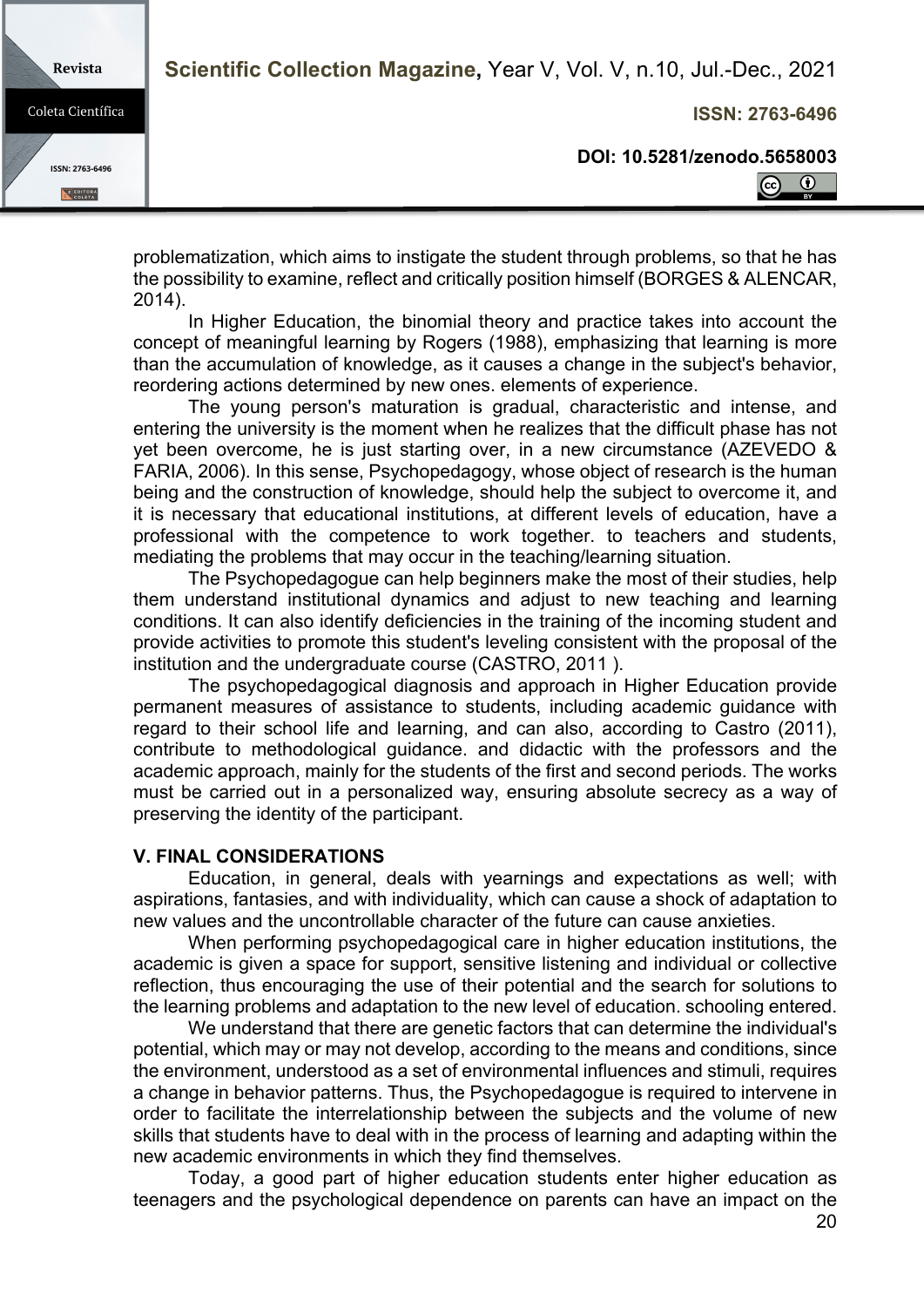Revista

Coleta Científica

ISSN: 2763-6496

**EDITORA** 

**ISSN: 2763-6496**

**DOI: 10.5281/zenodo.5658003**



process of adapting to higher education, because it demands a greater degree of autonomy and maturity on the part of the young entrant. Psychopedagogy can contribute in an interventional way, becoming part of the support network for family and friends, and guiding the way the student deals with the stock of new information and feelings at the new school level.

The way in which the university student interacts in the academic environment is crucial, therefore, it is necessary that there is the construction of shared meaning, which helps to develop adjustment strategies, being the formation of affective and academic support networks , essential in the learning process and adaptation to the educational environment.

Learning in Higher Education requires practices, research and interactions that require an effort of adaptation on the part of the incoming student, which requires, for some, psychopedagogical support in proposing ways aimed at learning throughout the course and life, linked to an interaction in which it is possible to understand, in fact, learning as a process of human emancipation, as it must seek to break the paradigm of unilateral transmission of knowledge.

Psychopedagogy is a specialized support service for those academics with greater difficulties in adapting, either because they are unable to make friends, because they are unable to organize themselves to meet academic demands or even because they have other personal problems that may interfere with daily academic functioning, such as depression. , loneliness, stress; or even, problems of specific aspects, personal or contextual, and for a higher education with more quality, more inclusion and more democratic, insofar as it contributes to the quality and permanence of the student in this teaching stage.

In this way, Psychopedagogical support can also contribute, through improvements in the learning potential of students, to their performance in the National Student Performance Examination (ENADE), which aims to measure the performance of students in undergraduate courses. degree in relation to the syllabus, their skills and competences.

One cannot forget about the adaptations in terms of accessibility and curriculum that the inclusion of People with Special Needs ( PNE's ), who attend the Institution, which can help to reduce academic dropout and failure problems, among other contributions that justify the importance of the Psychopedagogue in Higher Education.

Although the literature brings many contributions from psychopedagogy in the learning process, we do not have many publications focused on this practice in higher education. From this study, it was possible to verify the numerous contributions that Psychopedagogy can bring to higher education students. In the end, we found that the psychopedagogical service contributes to the learning process, to the academic adaptation, in addition to strengthening the policy of inclusion and democratization in the access and successful permanence of admissions to higher education.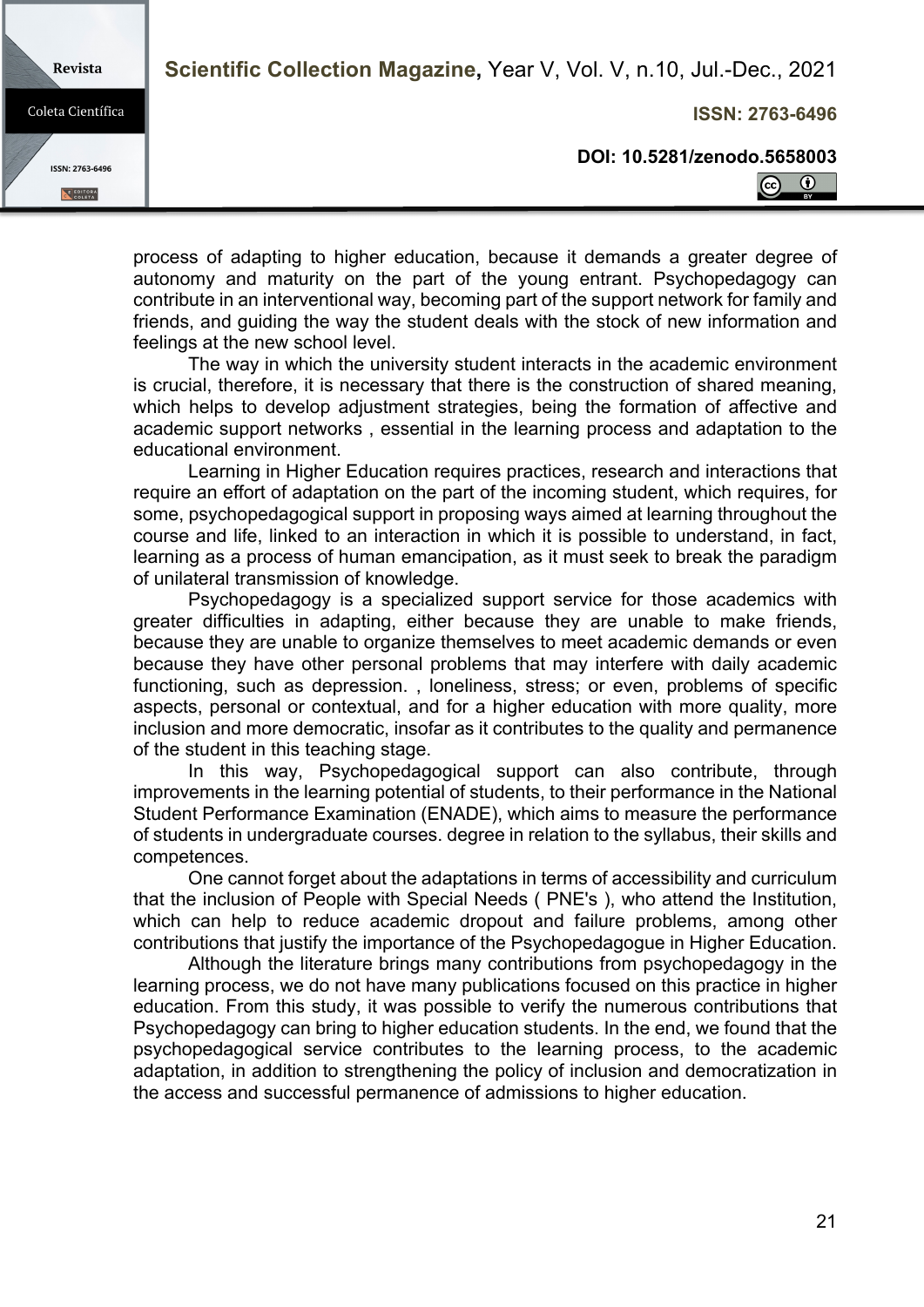Revista **Scientific Collection Magazine,** Year V, Vol. V, n.10, Jul.-Dec., 2021 Coleta Científica **ISSN: 2763-6496 DOI: 10.5281/zenodo.5658003** ISSN: 2763-6496  $\odot$  $\left( \widehat{cc}\right)$ E EDITORA

## **REFERENCES**

ALMEIDA, Franciele de; SILVA, Marita Bertassoni . **Psychopedagogy for adults psychoandragogy : a proposal for psychopedagogical care for adolescents and young adults** . RUBS, Curitiba, v.1, n.4, sup.1, p.46-48, Oct./Dec. 2005.

ALMEIDA, Isabella Santos de. **The importance of a psychopedagogue in a school institution. Candido Mendes University** . Rio de Janeiro, 2010.

AZEVEDO, AS & FARIA, L. **Motivation, success and transition to higher education**  . Psychology, v.20, n.2, p.69-93, 2006.

BARBOSA, LMS **Psychopedagogy in the Scope of the School Institution** . In: The Emerging and Latent Reading in the School Institution. Curitiba: Exponent, 2001.

BERBEL, NAN **Active methodologies and the promotion of student autonomy.** Semina : Social and Human Sciences, 2011. In: MELO, Renata dos Anjos. "Higher Education and Active Teaching-Learning Methodologies: an analysis based on sociocommunity education . Americana: Centro Universitário Salesiano de São Paulo SP, 2017.

BISSOTO, Maria L. **Active methodologies and their correlations with human cognitive processes: implications for adult education** ; In: Anais..., IX EPEMM (Military High School Pedagogical Meeting, 9). Campinas-SP, 2015 Available at: http://www.lo.unisal.br/sistemas/conise2015/anais/31\_13500233\_ID.pdf Accessed on: 11/01/2021.

BOSSA, Nadia Aparecida. Psychopedagogy in Brazil: contributions from practice. Porto Alegre; Medical Arts, 2000.

BORGES, Tiago Silva. ALENCAR, Gildelia . **Active Methodologies in the Promotion of Critical Student Education: the use of active methodologies as a didactic resource in the critical education of higher education students** . Fall in Magazine. Jul / Aug 2014, Year 03, No. 04, p. 119-143.

BOGDAN, RS; BIKEN, S. **Qualitative research in education: an introduction to theory and methods** . 12.ed. Porto: Porto, 2003.

CAVALCANTE & GAYO . **Andragogy in education: Education in Debate** , Fortaleza, Year 16, n° 27 and 28, p 31-50, 2005.

CARRARA, Joao Alfredo. **Development and Learning: A review according to Ausubel , Piaget and Vygotsky** . 2004.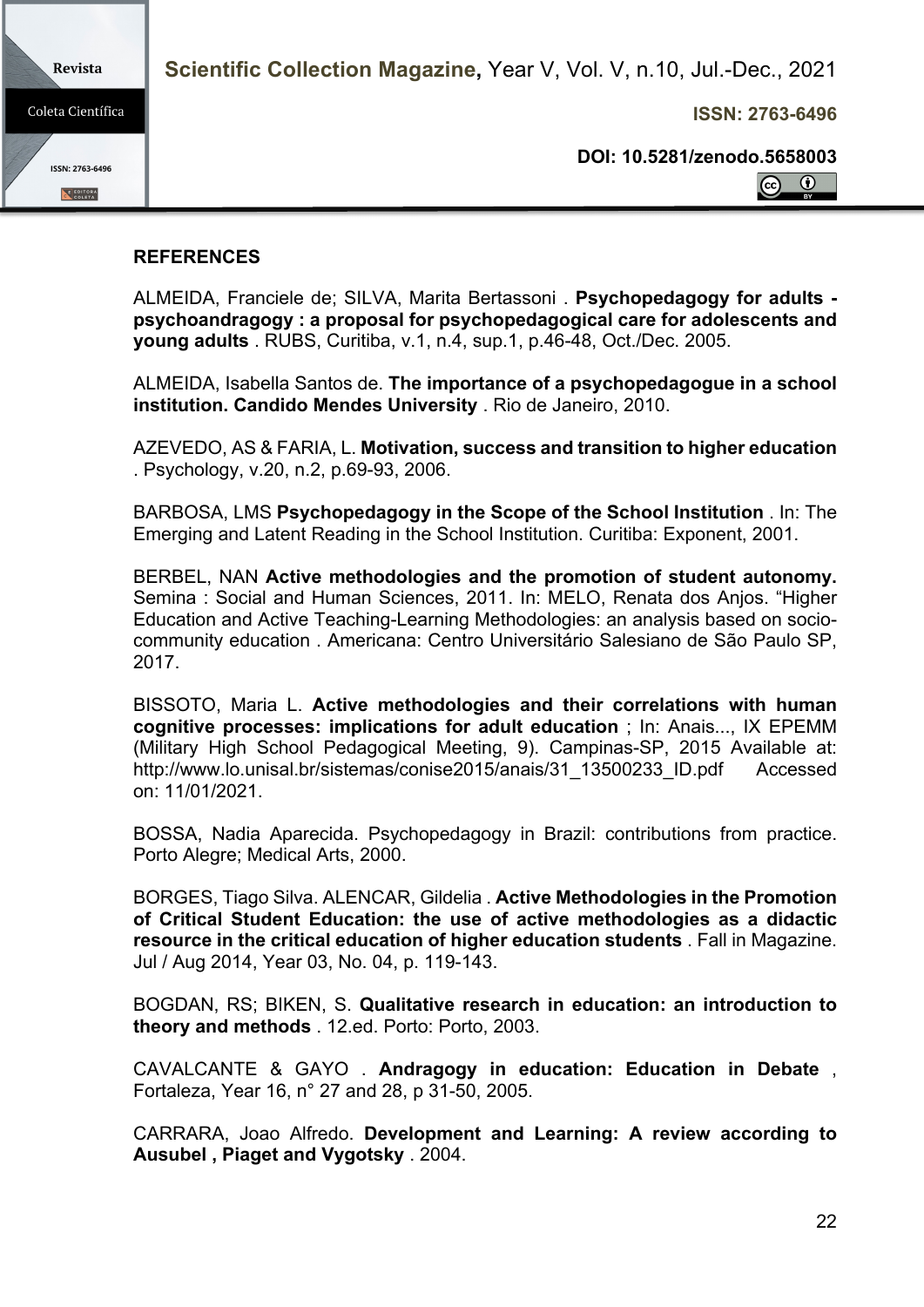**ISSN: 2763-6496**

Revista Coleta Científica ISSN: 2763-6496 E EDITORA

**DOI: 10.5281/zenodo.5658003**

 $\odot$  $\left( \mathbf{c}\right)$ 

CASTRO, Emerson Luiz. AMORIM, Elaine Soares de. **Psychopedagogy in Higher Education: possibility or necessity?** Belo Horizonte: Newton Paiva University Center, 2011. 64 p.

CERVO, AL BERVIAN, P. **A. Scientific methodology** . 5.ed. Sao Paulo: Prentice Hall, 2002.

DEMO, P. **Introduction to the teaching of science methodology** . 2nd ed. Sao Paulo: Atlas, 1987.

FERRARI, Rosane de Fatima. CANCI, Adriana. **Learning Difficulties in Higher Education** . URI – Frederico Westphalen Campus – RS, 2005.

GIL, AC **Methods and Techniques of Social Research** . 5.ed. Sao Paulo: Atlas, 1999.

GOTTLIEB, BH, Still, E., & Newby-Clark, IR (2007 **). Types and precipitants of growth and decline in emerging adulthood** . Journal of adolescent Research , 22, 132-155.

JOHNSON, Doris J. and MYKLEBUST, Helmer R. Learning Disorders. 3. Ed. São Paulo: Pioneer, 198.

LAKATOS, EM; MARCONI, MA **Methodology of scientific work** . 4.ed. Sao Paulo: Atlas, 1992.

MALUF, Angela Cristina Munhoz **. Psychopedagogical Assistance in Higher Education: Seeking Conditions for Meaningful Learning** . 2008. *IN:* PINTO, Suelem . Psychopedagogy in Higher Education: Contributions to the Development of Meaningful Learning. João Pessoa: 2012.

NOGUEIRA, Cláudio Marques Martins. **The Higher Course Choice process: sociological analysis of a crucial moment in school trajectories** . GT: Sociology of Education / nº 14 - UFMG, 2007.

QUINTANA, Mabel Sala. **Psychopedagogy at the university, a necessity** , 2004. *IN*  : PINTO, Suelem . Psychopedagogy in Higher Education: Contributions to the Development of Meaningful Learning. João Pessoa: 2012.

RICHARDSON, RJ **Social Research: Methods and Techniques** . 3. ed. Sao Paulo: Atlas, 1999

ROGERS, Carl. In: **Becoming a Person** . São Paulo: Martins Fontes, 1988.

RONCAGLIO, Sonia Maria. **The Teacher-Student Relationship in Higher Education: The Influence of Educational Management** . Evangelical Faculty of